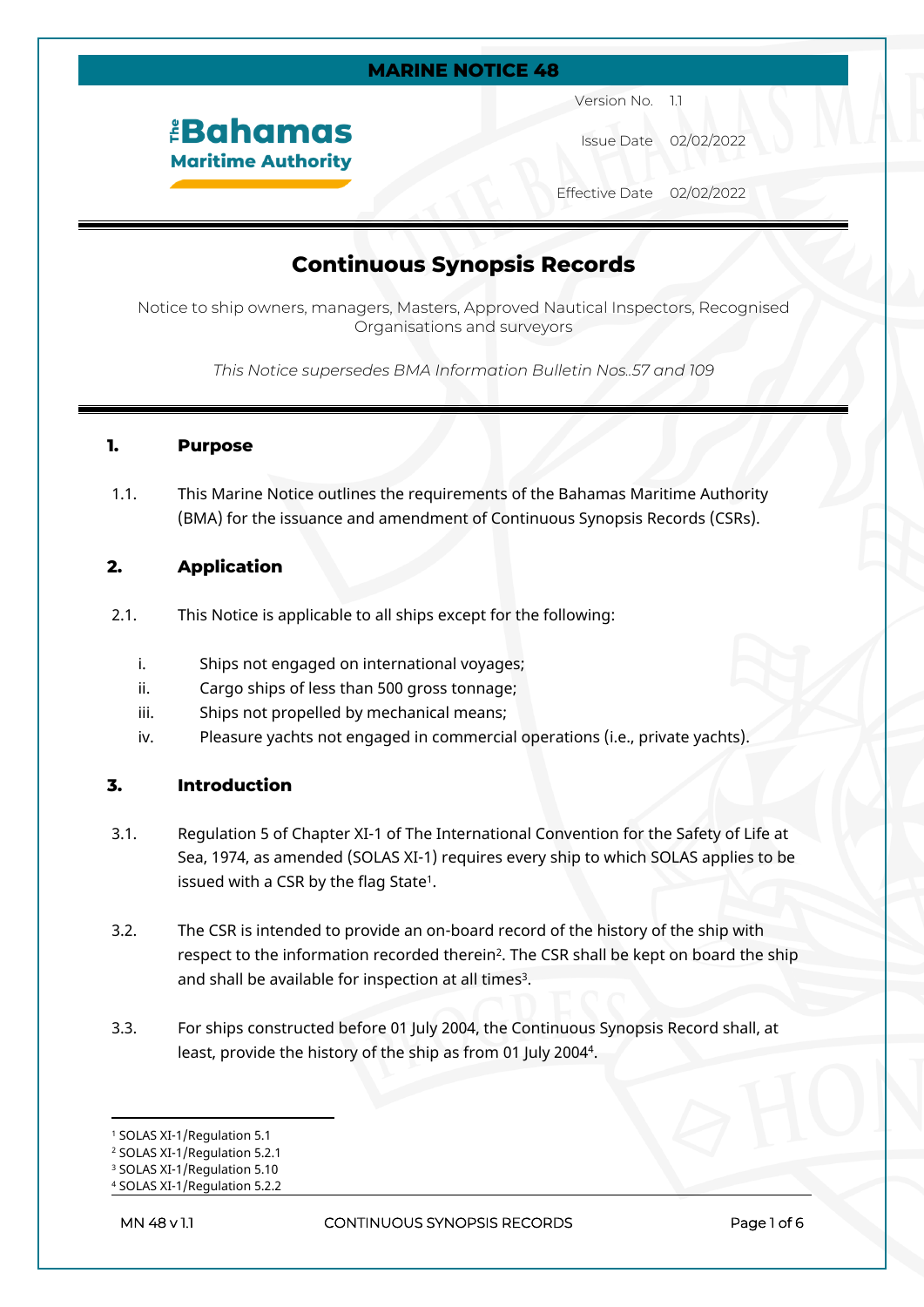

#### **4. IMO Numbers**

- 4.1. A permanent and unique IMO number is required to be assigned to all Companies and Registered Owners managing any ship of 100 gross tonnes and above engaged on international voyages.
- 4.2. The BMA considers that any vessel or offshore unit which is operating outside Bahamian territorial waters, regardless of whether it is operating in another State's territorial waters, is engaged on an international voyage.
- 4.3. IMO numbers are issued by IHS Markit on behalf of the IMO.
- 4.4. Registered Owners and Companies can obtain an IMO number directly from IHS, free of charge. Please refer to [https://imonumbers.lrfairplay.com.](https://imonumbers.lrfairplay.com/)
- 4.5. The assigned number remains with a Company/Registered Owner in perpetuity. If there is a merger of Companies, IHS will, as a general policy, assign the number of the larger Company to the new amalgamated entity. The number of the smaller entity is discarded.

#### **5. CSR Application Process**

- 5.1. Companies<sup>5</sup> operating Bahamian registered ships that are required to carry a CSR on board are required to complete the <u>application form</u><sup>6</sup> and submit the completed form to the Registrar at the BMA [\(reg@bahamasmaritime.com](mailto:reg@bahamasmaritime.com)) for:
	- New Building
	- Flag Transfer
	- Bareboat In
	- Registration Anew
- 5.2. Copy of completed **Form 2**<sup>7</sup> is to be submitted for:
	- Change of Registered Ownership
	- Change of Registered Owner's Name and/or Address
	- Change of a vessel's name
	- Bareboat out

<sup>5</sup> The "Company" is the entity responsible for the management of the ship in accordance with the ISM Code. For ships which the ISM Code is not applicable, the Company is the Managing Owner in accordance with Section 52 of the s Merchant Shipping Act

<sup>6</sup> <https://www.bahamasmaritime.com/wp-content/uploads/2020/10/CSR-Application-Form-Appendix-1.pdf> <sup>7</sup> <https://www.bahamasmaritime.com/wpcontent/uploads/2020/11/CSR2.pdf>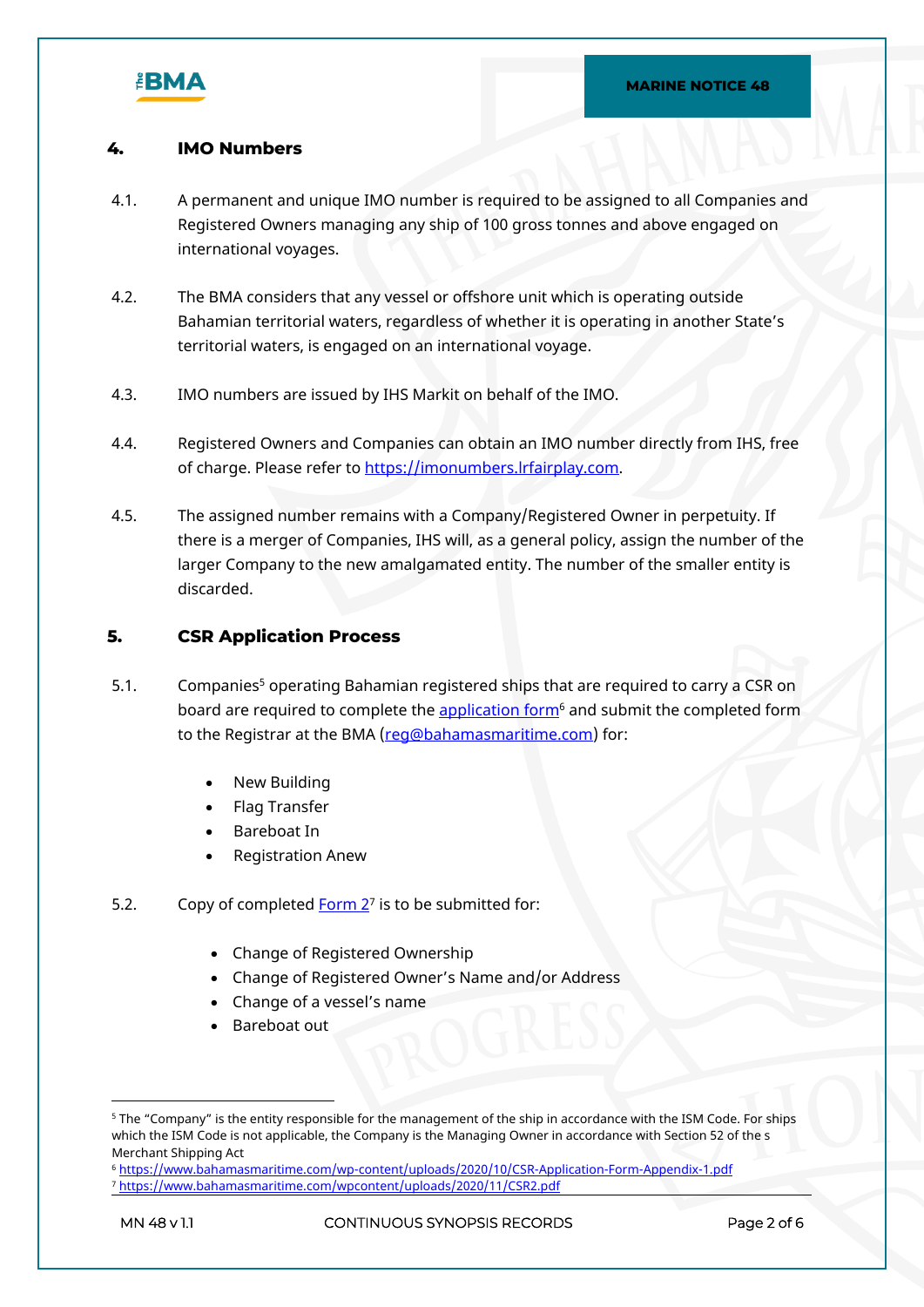

Applications should be accompanied by:

- Completed [Form R-104](https://www.bahamasmaritime.com/wp-content/uploads/2020/10/Form-R104-Memorandum-as-to-the-Registration-of-Managing-Owners.pdf)<sup>8</sup>
- Copy of Certificate of Class
- Copy of current Bahamas ISM Document of Compliance (DOC)
- Copy of ship's ISSC & SMC Certificates
- Copies of all previously issued CSRs (In the case of a vessel being transferred from another flag, within 3 three months after the registration)
- 5.3. Applications for:
	- Change of ISM Management/Address
	- Change of Classification issuing body
	- Change of ISSC/SMC issuing body
	- Laid-Up/Re-activation
	- Duplicate for lost/damaged originals

Shall be addressed to the attention of the Deputy Director, Inspections & Surveys [\(tech@bahamasmaritime.com](mailto:tech@bahamasmaritime.com)) and shall be accompanied by:

- Copy of completed **[Amendment Form 2](https://www.bahamasmaritime.com/wp-content/uploads/2020/11/CSR2.pdf)**<sup>9</sup>
- Completed [Form R-104](https://www.bahamasmaritime.com/wp-content/uploads/2020/10/Form-R104-Memorandum-as-to-the-Registration-of-Managing-Owners.pdf) (required for Change of ISM Manager/Address)
- Copy of current Bahamas ISM Document of Compliance (DOC)
- Copy of Ship's International Safety Management Certificate (SMC)
- Copy of Ship's International Ship Security Certificate (ISSC)
- For vessel's going into Lay-Up/being re-activated, a copy of the confirmation from Class/Class Survey Report shall accompany the Amendment Form 2.
- 5.4. It is the responsibility of the Company to ensure that all entries made on the application form are correct. An incorrect entry may delay the application process and/or result in an error on the CSR document.
- 5.5. Notwithstanding the above, and to reduce the administrative burden to owners and the BMA, the BMA does not require CSRs to be re-issued to reflect any change of the legal name of one of its Recognised Organisations. Any name change of a Recognised Organisation will only be reflected on new CSRs issued due to a change of other mandatory information on the CSR document (i.e., change of name, change of owner/manager details, transfer of class, etc.).

<sup>8</sup> [https://www.bahamasmaritime.com/wp-content/uploads/2020/10/Form-R104-Memorandum-as-to-the-Registration](https://www.bahamasmaritime.com/wp-content/uploads/2020/10/Form-R104-Memorandum-as-to-the-Registration-of-Managing-Owners.pdf)[of-Managing-Owners.pdf](https://www.bahamasmaritime.com/wp-content/uploads/2020/10/Form-R104-Memorandum-as-to-the-Registration-of-Managing-Owners.pdf)

<sup>9</sup> <https://www.bahamasmaritime.com/wp-content/uploads/2020/11/CSR2.pdf>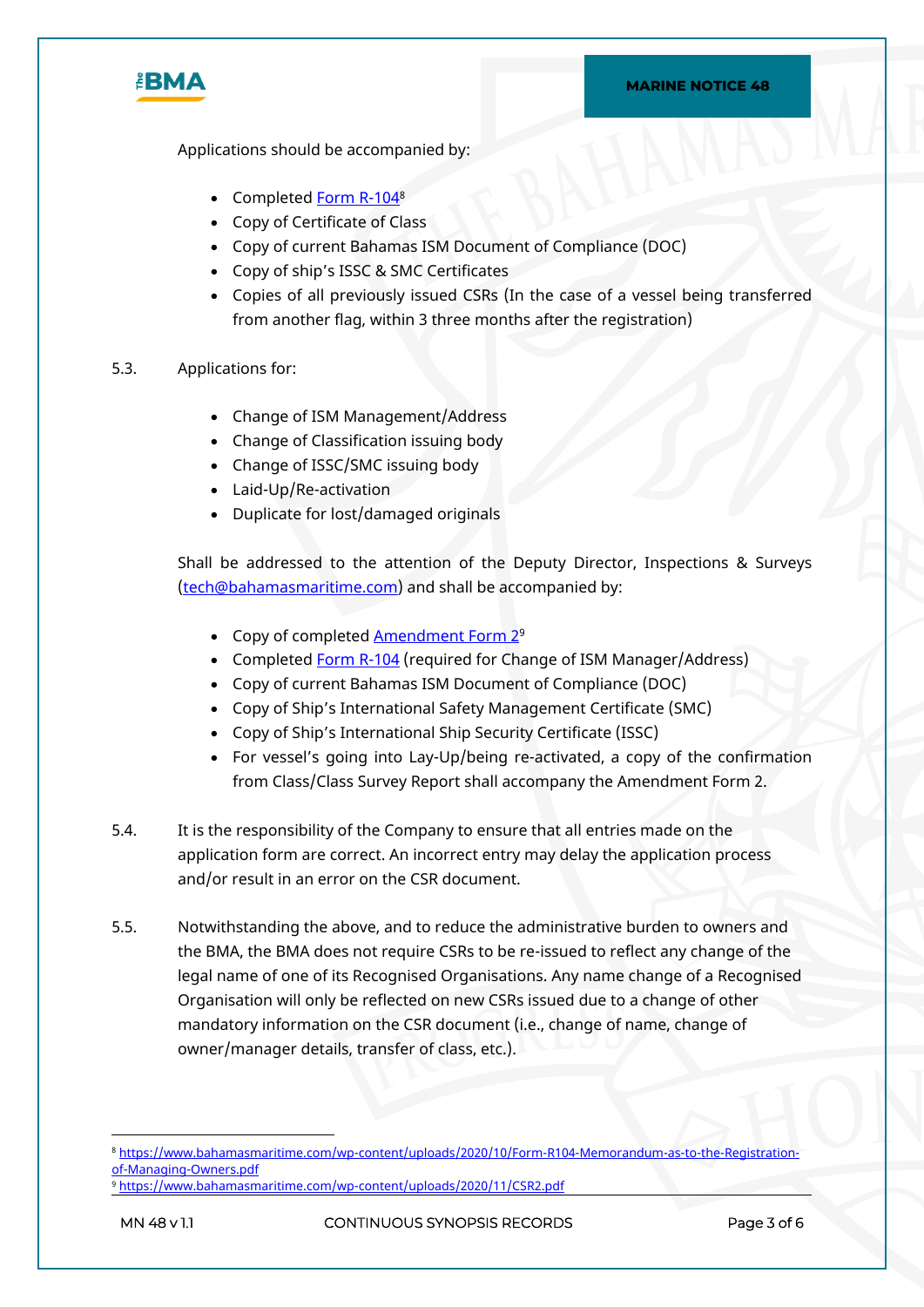

#### **6. Issuing Process**

- 6.1. The BMA may decline to issue a CSR to a ship which has outstanding annual tonnage fees.
- 6.2. The issued CSR will comprise of three (3) forms, namely:
	- i. [Form 1: The CSR document](https://www.bahamasmaritime.com/wp-content/uploads/2020/10/CSR-Application-Form-Appendix-1.pdf)
	- ii. [Form 2: Amendment to the CSR document](https://www.bahamasmaritime.com/wp-content/uploads/2020/11/CSR2.pdf)
	- iii. [Form 3: Index of amendments to the CSR document](https://www.bahamasmaritime.com/wp-content/uploads/2020/11/CSR3.pdf)<sup>10</sup>.

**Form 3 is not required for issuing a new CSR and is to be completed and signed by the Master or other authorised signatory and kept in the vessel's CSR file on board. A new form 3 shall be completed as a record for each Amendment and dated accordingly.** 

6.3. Entries on the CSR document (Form 1) must not be amended. If Form 1 is defaced it will become invalid.

#### **7. Amending CSRs**

- 7.1. If any of the information in sections 2 to 16 of the CSR document changes or is incorrect, a new CSR document must be issued.
- 7.2. To make amendments to the CSR, the company or master shall complete an amendment form (Form 2 of the CSR). The original amendment form is to be attached to the current original CSR document. Details of the amendment are also to be entered in the index of amendments (Form 3) and attached to the current CSR document in date order.
- 7.3. A **copy** of the amendment form shall be forwarded without delay to the BMA for review and issuance of a new CSR, with supporting documents.
- 7.4. New CSR's will be issued within 3 months of the date of the change, provided the amendment form is received by the BMA in a timely manner.

#### **8. Fees**

8.1. For issuance of a CSR, a fee is chargeable, as outlined in BMA [Marine Notice 50](https://www.bahamasmaritime.com/wp-content/uploads/2021/01/MN050-Fee-Schedule-v2.2-ID-2371589.pdf).

<sup>10</sup> <https://www.bahamasmaritime.com/wp-content/uploads/2020/11/CSR3.pdf>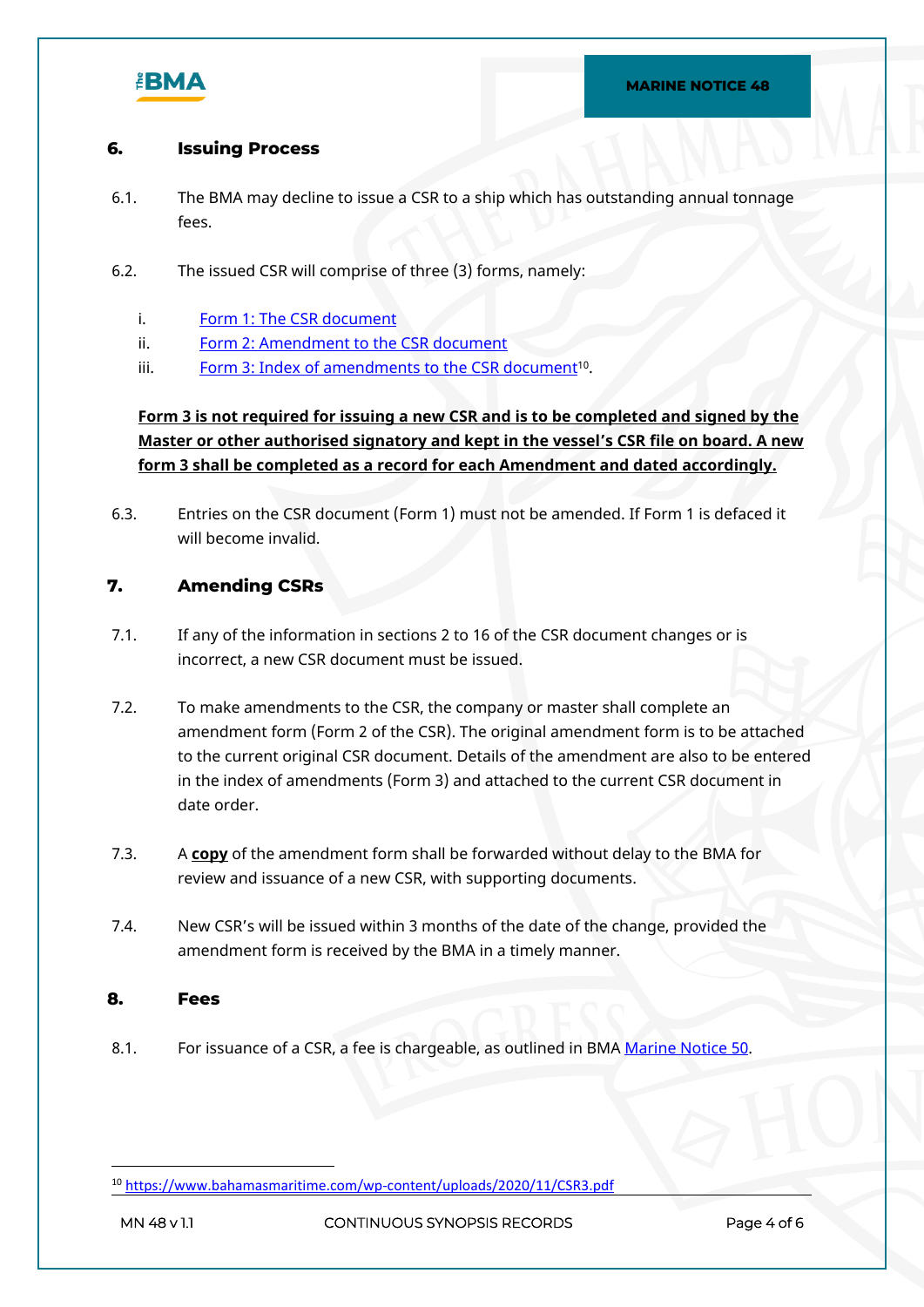

#### **9. Loss or Damage to CSR documents**

9.1. Should any of the documents associated with a CSR be declared lost or damaged prior to being or whilst on board the ship, the company shall immediately notify the BMA of the circumstances surrounding the incident. The affected papers will be replaced. Replacement of the papers may be subject to a fee depending on the circumstances

### **10. Electronic Certificates**

- 10.1. The BMA now issues certificates electronically, including CSRs. All previously issued "wet ink" certificates remain valid and do not require reissuing.
- 10.2. For further details and information on verification of e-certificates, please refer to [Marine Notice 53](https://www.bahamasmaritime.com/wp-content/uploads/2021/04/MN053-Electronic-Statutory-Certificates-v2.1-ID-359648.pdf).
- 10.3. Electronic certificates are "original" documents; printed versions are copies of the original.

#### **11. Queries**

11.1. Queries relating to this Notice may be directed to [tech@bahamasmaritime.com,](mailto:tech@bahamasmaritime.com) [reg@bahamasmaritime.com](mailto:reg@bahamasmaritime.com) or any BMA office.